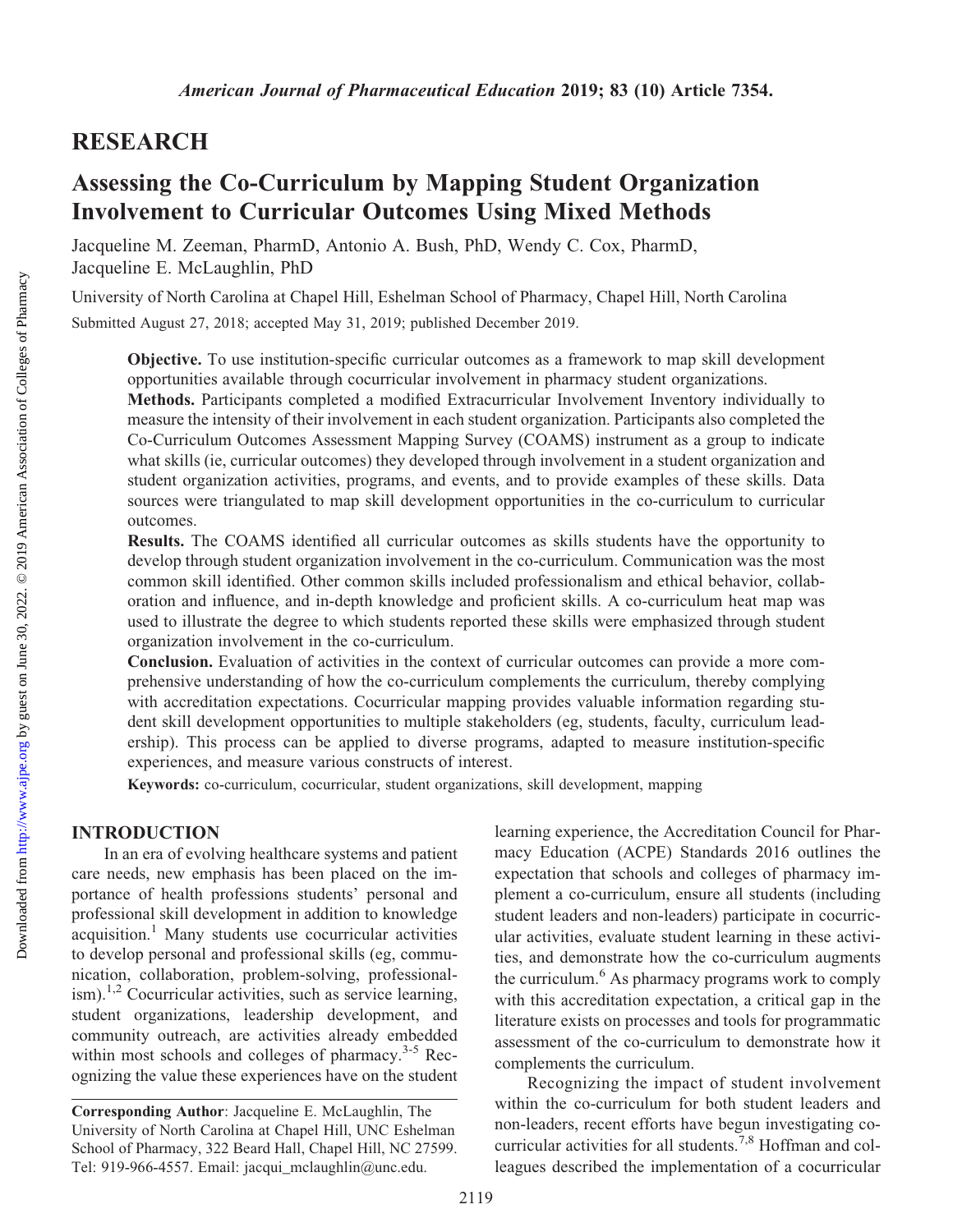Downloaded from http://www.ajpe.org by guest on June 30, 2022. © 2019 American Association of Colleges of Pharmacy by guest on June 30, 2022. © 2019 American Association of Colleges of Pharmacy <http://www.ajpe.org> Downloaded from

professional development program to promote involvement in professional education, patient care service, legislative advocacy, professional service/leadership, and health care-related community service/philanthropy.<sup>7</sup> Vos and colleagues illustrated a method for integrating required cocurricular activities and quantifying cocurricular hours.8 While these efforts begin to highlight the diversity of cocurricular activities available to students, a gap remains in understanding the skills gained through such experiences, which is a critical step in demonstrating how the co-curriculum complements the curriculum. Patel and colleagues noted that most curricula are inundated with numerous student-led cocurricular activities,<sup>4</sup> suggesting that faculty and students believe these to be value-added experiences. However, empirical studies supporting such anecdotal reflections and observations are notably absent. Thus, more information is needed to identify learning and skill development opportunities in cocurricular activities for all pharmacy students.

Transitioning from a non-compulsory, voluntary culture of cocurricular activities to a new ACPE expectation requires intentional planning, implementation, and evaluation. As schools and colleges of pharmacy begin planning, implementing, and evaluating their cocurricular programs, more information is needed to identify successful efforts and best practices for structuring the cocurriculum as well as processes and tools for assessment. Most schools and colleges of pharmacy report using a hybrid co-curriculum model, consisting of pre-specified cocurricular activities and a list of cocurricular activities that fit a category.<sup>9</sup> While schools and colleges of pharmacy reported confidence in their ability to satisfy the ACPE co-curriculum requirement, many schools and colleges reported assessment of the co-curriculum as a challenge and/or area of concern.<sup>9</sup>

Evaluating cocurricular activities in the context of curricular outcomes provides opportunities to identify how the co-curriculum complements the curriculum. By aligning these two experiences, schools and colleges of pharmacy can develop a more comprehensive understanding of the holistic student learning experience.<sup>10</sup> In spring 2016, the UNC Eshelman School of Pharmacy piloted a mixed methods approach to evaluate skills Doctor of Pharmacy (PharmD) students have the opportunity to gain through student organization involvement within the co-curriculum.<sup>10</sup> Embracing Astin's theory that student involvement requires energy investment in objects of interest, occurs along a continuum, and has both quantitative and qualitative features, $11$  our approach focused on the evaluation of cocurricular activities (ie, objects of interest) for both the student leader and student member (ie, involvement continuum) and

measured the degree of student involvement in the cocurriculum (ie, quantitative and qualitative features) through document reviews, student involvement surveys, and focus groups/interviews.<sup>10</sup>

While this approach provided several advantages, a notable limitation included the resource intensive nature of conducting student focus groups and faculty advisor interviews and analyzing the qualitative transcripts for the three pilot student organizations.<sup>10</sup> Additionally, ACPE Standards 2016 state the importance of both curricular and cocurricular experiences in advancing students' professional skill development in the affective domain-related expectations of Standards 3 and 4 (eg, problem solving, communication, professionalism).6 Recognizing the diverse structure and activities of the cocurriculum and curriculum across the academy, more information is needed to establish best practices in cocurricular evaluation and identify processes/tools for illustrating the complementary nature of a program's curriculum and co-curriculum.<sup>9</sup> The purpose of this study was to outline a process for using institution-specific curricular outcomes as a framework to map skill development opportunities available through pharmacy student organization involvement in the co-curriculum, and describe a co-curriculum assessment tool to demonstrate how the co-curriculum complements the curriculum, as expected by ACPE, through the mapping of curricular outcomes.

#### METHODS

In an effort to expand our programmatic assessment efforts of the co-curriculum to include all student organizations at the school, modifications were made to our pilot methodology to reduce limitations and improve efficiencies. A mixed methods approach<sup>12</sup> involving student involvement inventories and a study survey instrument (ie, Co-Curriculum Outcomes Assessment Mapping Survey [COAMS] instrument) was used in our expansion efforts to assess the co-curriculum. This study was considered exempt from further review by the Institutional Review Board at the University of North Carolina at Chapel Hill.

All student organizations were invited to participate in the spring 2017 initiative to identify skills pharmacy students have the opportunity to gain through involvement in student organizations within the co-curriculum at the UNC Eshelman School of Pharmacy. A diverse representation of student leaders and student members, as well as class years, for each student organization was desired to best capture the knowledge and awareness of skill development opportunities among students with varying levels of involvement within the student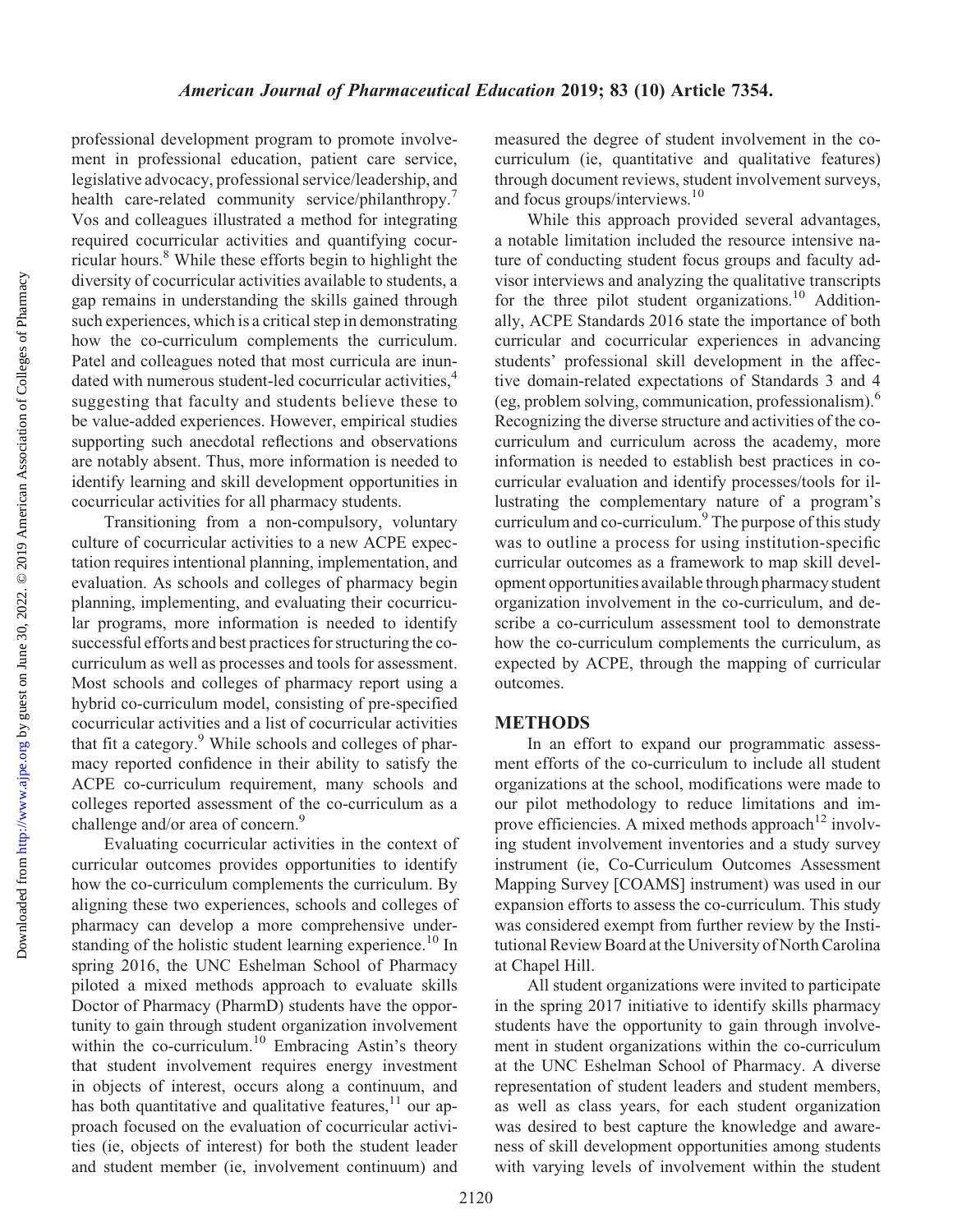organization. The spring 2017 initiative originated with a pilot sample of student organizations  $(n=3)$  to refine methodology, modify the COAMS instrument as needed, evaluate the utility of study findings, and determine the successfulness of this approach in demonstrating the complementary nature of the co-curriculum to the curriculum.

Members of the three pilot student organizations engaged in a one-hour session with the research team. Prior to the session, leaders from the three student organizations submitted a list of all the signature or hallmark activities, programs, and events of their organization. Additionally, the student leaders were instructed to bring a laptop for the student organization representatives to use as a group to complete the COAMS instrument during the working lunch session. Upon arrival, each student independently completed the modified Extracurricular Involvement Inventory  $(EII)^{13}$  and received an overview of the session prior to completing the COAMS instrument.

The EII is a tool that measures a student's involvement in organized activities and student organizations, both quantitively and qualitatively,<sup>13</sup> thus embracing Astin's theory that student involvement occurs along a continuum involving both quantitative and qualitative features.<sup>11</sup> A student's total EII score is the product of the scaled quantity index (ie, students self-reported hours spent involved in organized activities and student organizations) and the sum of the quality index (eg, meeting participation, program, or activity attendance).<sup>13</sup> This tool has been previously used in pharmacy to describe the types of student organizations students participate in and their level of involvement.<sup>3,10</sup>

During the session overview, each student organization group received a list of their previously submitted signature hallmark activities, programs, and events; the PharmD program core competency definitions; and ACPE Standards 2016 Appendix 1 to use, as needed, while completing the COAMS instrument via Qualtrics (Provo, UT). Because the School's PharmD Program Core Competencies (ie, curricular outcomes) are mapped to ACPE Standards 3 and 4 (Table 1), students were not provided a list of these affective domains. Instead, they were given a copy of ACPE Standards 2016 Appendix 1 in an effort to better understand the content areas reinforced through the co-curriculum. Students were instructed that the focus of the session would be on skill development opportunities available for all members of the student organization. They were also provided an overview of the PharmD Program Core Competencies, ACPE Standards 2016 Appendix 1 content areas, and the COAMS instrument that they would complete together as a student organization group. The COAMS instrument consisted of three sections: Section 1, Activity, Program, or Event: Outcomes and Core Competencies; Section 2, Student Organization: Outcomes and Core Competencies; and Section 3, Student Organization: ACPE Content Areas. The inclusion of co-curriculum outcomes assessment at both the activity level and the student organization level was intentional. Tasking student groups with first reflecting on skill development opportunities at various activities, programs, or events encouraged them to think holistically about the various skill development opportunities available within the student organization. Students were encouraged to use this discussion and reflection to identify the outcomes and core competencies available at the student organization level. Students were also instructed that the research team would be available throughout the lunch session to assist, as needed, with understanding and applying the program outcomes and Appendix 1 content areas as they completed the COAMS instrument.

The COAMS instrument first requires student organization groups to provide the number of hallmark or signature events to be reported. Students were instructed that hallmark or signature events were defined as those annual programs, activities, or events that were available to all members of the student organization that embody the core values and promote the mission and vision of the student organization. Additionally, students were instructed to initially report a maximum of five hallmark or signature events, and if sufficient time remained, they could report additional hallmark or signature events at the end. The instrument then guided students to COAMS Section 1, Activity, Program, or Event: Outcomes and Core Competencies, where it prompted students to identify to what extent they agreed that each activity, program, or event emphasized the PharmD program core competencies using a scale of  $1 =$ strongly disagree,  $2$ =somewhat disagree,  $3$ =somewhat agree, and 4=strongly agree. Students were asked to provide specific examples of how a general member gained up to three of the selected skills (ie, core competencies) identified as somewhat agree or strongly agree in a free response section following each reported signature or hallmark event.

After completing section 1, students proceeded to COAMS Section 2, Student Organization: Outcomes and Core Competencies where they were prompted to identify to what extent they agreed the student organization emphasized the PharmD program core competencies using the same scale. Students then proceeded to Section 3, Student Organization: ACPE Content Areas, where they were prompted to report which ACPE Standards 2016, Appendix 1, content areas a typical member had the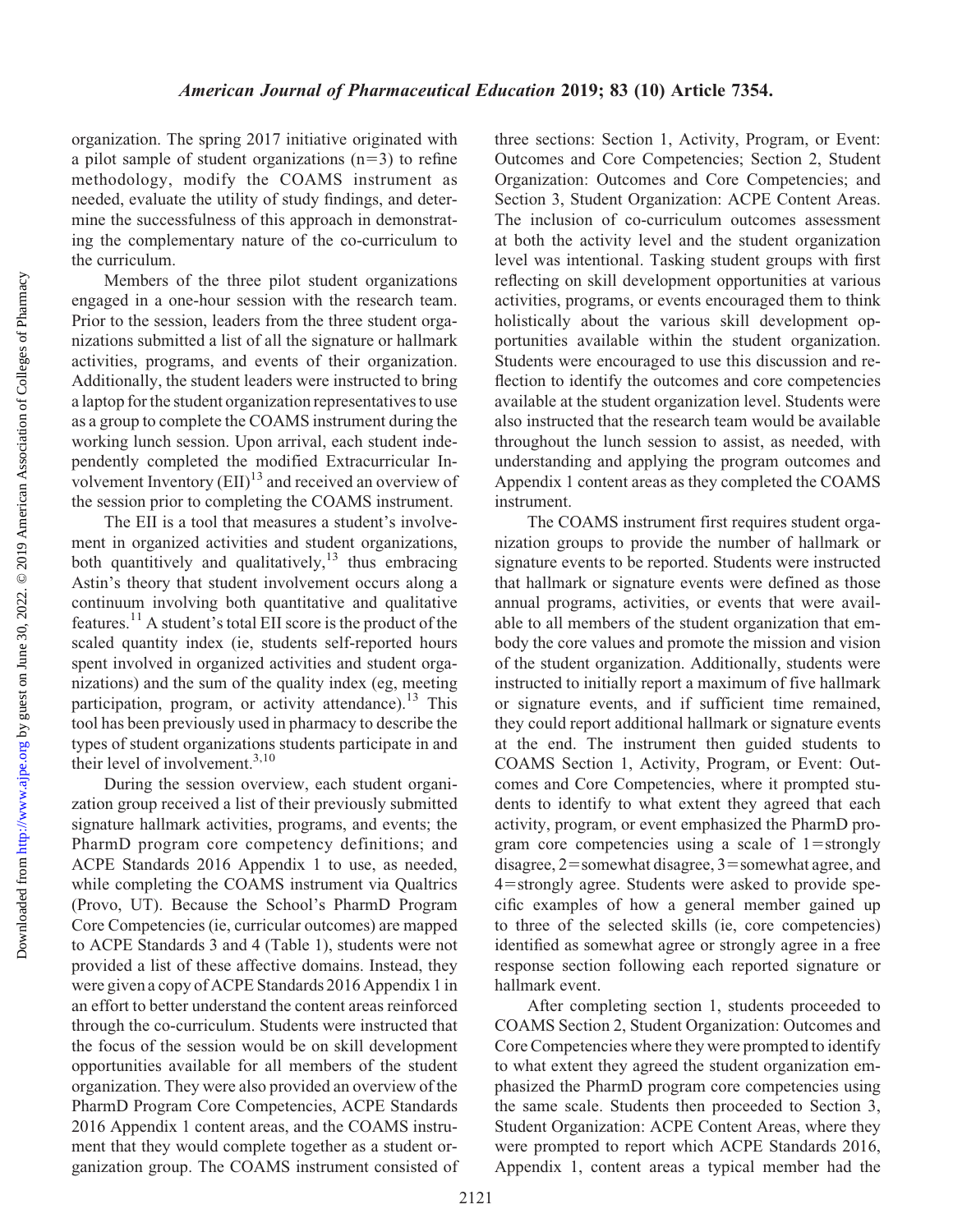opportunity to learn or apply through participation in the student organization. Similar to section 1, students were asked in section 3 to provide specific examples of how a general member learned or applied each of the selected content areas in a free response section. After completing the COAMS, the students were given an opportunity to report additional signature or hallmark events held by their organization if time permitted.

The pilot effort provided valuable information that resulted in modifications to the COAMS instrument prior to expanding the study to include all student organizations. The number of signature or hallmark events students were initially asked to report on the COAMS instrument was reduced from five to three, as there was

insufficient time for the student groups to report on five events and complete the remainder of the COAMS instrument. Additionally, the four-point response scale ranging from strongly disagree to strongly agree was changed to rarely, sometimes, frequently, and always, as students noted they were hesitant to select responses of somewhat disagree or strongly disagree for the core competencies as they related to skill development opportunities within the student organization. The COAMS instrument stems were modified accordingly to align with the updated scale anchors. The three student organizations who participated in the pilot reviewed their COAMS instrument submissions and revised their responses, as needed, to align with the modified scale. No other

Table 1. Core Competencies of a Pharmacy School Program Mapped to Accreditation Standards Established by the Accreditation Council for Pharmacy Education

|                                                                           | <b>UNC PharmD Core Competency</b>                                                                                                                                                                         |                                                                                                                                  |
|---------------------------------------------------------------------------|-----------------------------------------------------------------------------------------------------------------------------------------------------------------------------------------------------------|----------------------------------------------------------------------------------------------------------------------------------|
| <b>UNC PharmD Core Competency</b>                                         | <b>Definition</b> <sup>a</sup>                                                                                                                                                                            | <b>ACPE Standard</b>                                                                                                             |
| Accessing and analyzing information                                       | Identify, locate, critically evaluate, and<br>process information to arrive at an<br>informed opinion.                                                                                                    | 3.1 Problem solving                                                                                                              |
| Adaptability                                                              | Demonstrate a willingness and ability to<br>change in order to fit new surroundings,<br>ideas, trends, and technologies.                                                                                  |                                                                                                                                  |
| Collaboration and influence                                               | Work effectively with others to create<br>networks and groups that respect<br>differences and make progress toward a<br>common goal.                                                                      | 3.4 Interprofessional collaboration<br>3.5 Cultural sensitivity<br>4.2 Leadership                                                |
| Communication                                                             | Effectively develop, express, and listen to<br>ideas that inform, inspire, or create focus.                                                                                                               | 3.2 Education<br>3.6 Communication                                                                                               |
| Critical thinking and problem solving                                     | Engage in the comprehensive exploration of<br>issues, ideas, and events to identify,<br>prevent, or solve problems.                                                                                       | 3.1 Problem Solving<br>3.2 Education<br>3.5 Cultural sensitivity<br>4.1 Self-awareness<br>4.3 Innovation and<br>entrepreneurship |
| Curiosity and inquisitiveness                                             | Demonstrate a desire to learn and understand 4.3 Innovation and<br>more than is currently understood.                                                                                                     | entrepreneurship                                                                                                                 |
| In-depth knowledge and proficient skills of<br>the discipline of pharmacy | Demonstrate an in-depth understanding of<br>medicines, human health, and health care,<br>and apply the principles and practice of<br>pharmacy to advance human health and<br>health systems.              | 3.2 Education<br>3.3 Patient Advocacy<br>3.5 Cultural sensitivity                                                                |
| Initiative                                                                | Be self-directed; seek out new opportunities, 4.2 Leadership<br>ideas, and strategies; take responsibility for 4.3 Innovation and<br>implementing plans and ideas.                                        | entrepreneurship                                                                                                                 |
| Professionalism and ethical behavior                                      | Uphold the highest standards of professional 3.3 Patient Advocacy<br>and ethical behavior and act appropriately, 4.1 Self-awareness<br>thoughtfully, and with integrity at all times. 4.4 Professionalism |                                                                                                                                  |

Abbreviations: ACPE=Accreditation Council for Pharmacy Education, UNC=University of North Carolina at Chapel Hill, Eshelman School of Pharmacy

<sup>a</sup> As defined at the time of this study in Spring 2017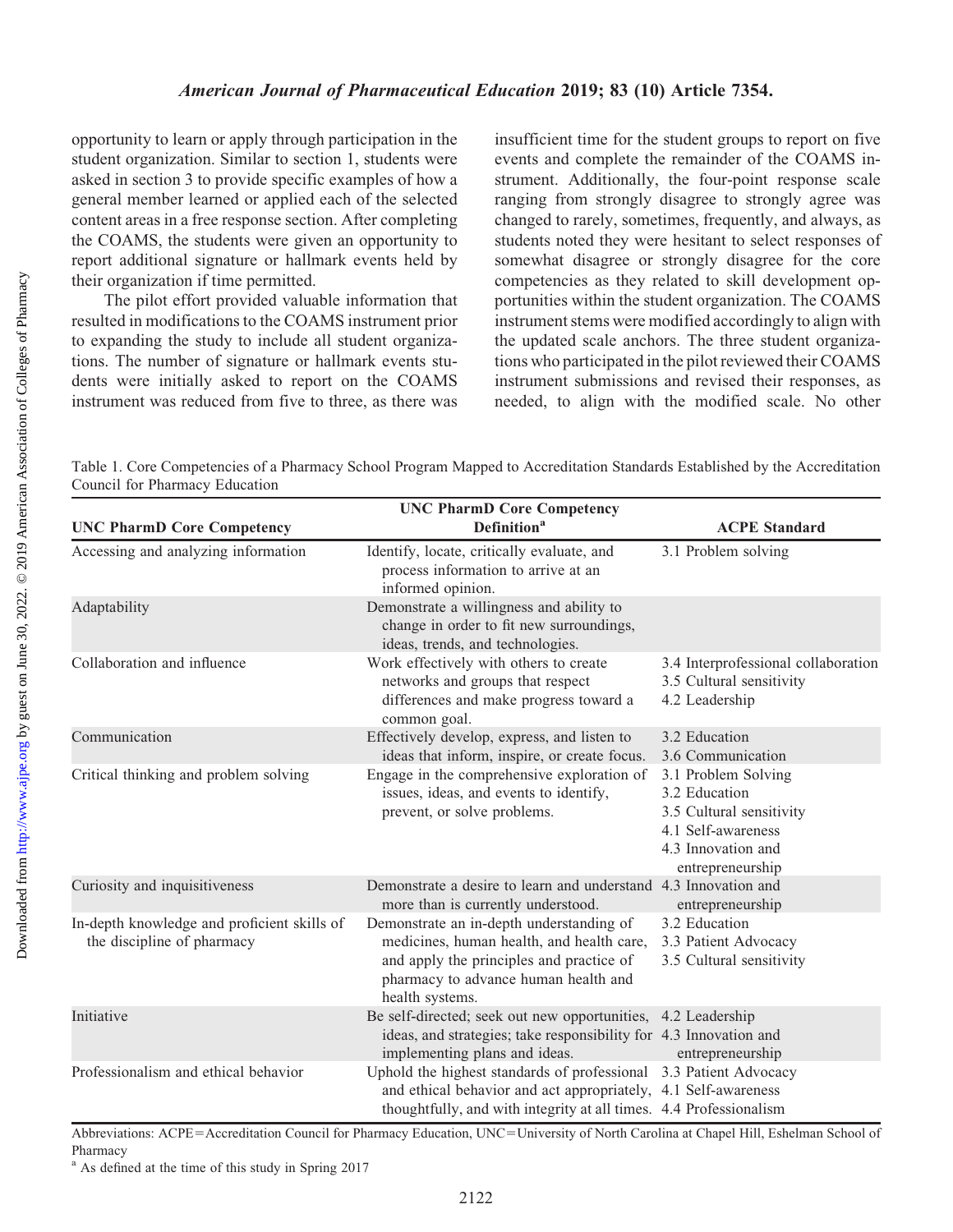modifications were made to the COAMS instrument in preparation for expanding the survey to the remaining student organizations.

Student leaders from the remaining 15 organizations were asked to submit a list of their groups hallmark or signature events. However, the number of events was limited to a maximum of five. This was a modification from the pilot study, in which student organization leaders provided a list of all the organization's hallmark or signature events in advance of the session. In the pilot, participants often spent significant time reviewing the list and identifying those student organization programs, activities, or events to report on. In the expanded study, if student participants felt there were other programs, activities, or events that better represented their student organization's hallmark or signature activities, they could report on them during the lunch session. As in the pilot study, student participants in the expanded study completed the modified EII individually and the COAMS instrument as a group.

At the start of the session, each student participant completed a modified EII. The EII inventory scoring was calculated using the formula outlined by Winston and Massaro: (scaled quantity dimension x sum of quality dimensions).<sup>13</sup> The five items assessing the quality dimension are scored as three points for each "very often" response, 2 points for each "often" response, 1 point for each "occasional," and 0 points for each "never" and all other responses.<sup>13</sup> The quantity dimension is measured as 0 points for 0 hours/week, 1 point for 1-8 hours/week, 2 points for 9-16 hours/week, and so on for each 8-hour interval.13 Excel was used to analyze all EII scores. The higher a student's EII score, the higher the student's level of involvement.<sup>13</sup> This instrument was originally designed to measure a student's involvement in all extracurricular activities; however, for the purposes of this study, the EII instrument was modified to measure a student's involvement only in the student organization of interest to align with previous work involving this inventory.10

During the lunch session, each group of students representing an organization was tasked with providing specific examples of how a general member (not an officer) was able to gain those skills (ie, PharmD program core competencies) reported as frequently or always emphasized within the student organization's program, activity, or event reported in section 1 of the COAMS. Two research investigators independently coded all qualitative student responses to triangulate student identified skills that were frequently or always emphasized. The PharmD program core competency definitions provided to student organization groups during the working lunch session (Table 1) served as the codebook. Upon completion of the independent review, the primary investigator collated the two independent coding efforts and identified areas of disagreement. The two research investigators met to discuss the areas of disagreement and arrive at consensus for final coding of all qualitative responses in section 1.

A research auditor reviewed a random sample of three student organizations and agreed with 83.3% (20 of 24) of all sample codes. Agreement discrepancy was noted for four codes, which the two research investigators reviewed and reached consensus. Three of these codes retained the original coding established during the consensus meeting of the two research investigators. One code, Critical Thinking and Problem Solving, was changed to match the auditor's coding. All Critical Thinking and Problem Solving codes were then reviewed by the primary investigator. One code was identified for additional review by the two research investigators, who agreed to code the statement as Critical Thinking and Problem Solving, which was a change from the original consensus. No other Critical Thinking and Problem Solving codes were identified as warranting review or change. All coding was completed using Microsoft Word.

### **RESULTS**

Findings indicated diverse representation of leadership status (ie, student leader vs. student member) among student participants representing each student organization in the co-curriculum. All 18 student organizations were represented by at least one participant (student leader or student member) in the study, and 13 (72.2%) student organizations were represented by both student leaders and student members. Eleven (61.1%) student organizations were represented by students from at least two program years. Mean (SD) hours that participants reported being involved in the student organization ranged from 1.0 (0.0) to 12.6 (17.5) hours per week. The median modified EII score for each student organization ranged from 5 to 28, indicating diverse levels of student involvement (Appendix A).

Results from COAMS Section 1, Activity, Program, or Event: Outcomes and Core Competencies, and Section 2, Student Organization: Outcomes and Core Competencies, were compared. All skills identified by students as "frequently" or "always" emphasized at student organization activities, programs, and events in COAMS Section 1 were triangulated with COAMS Section 1 researcher coding of supporting qualitative comments. All these skills were also identified as being "always" emphasized at the student organization level in COAMS section 2. Remaining skills identified by students as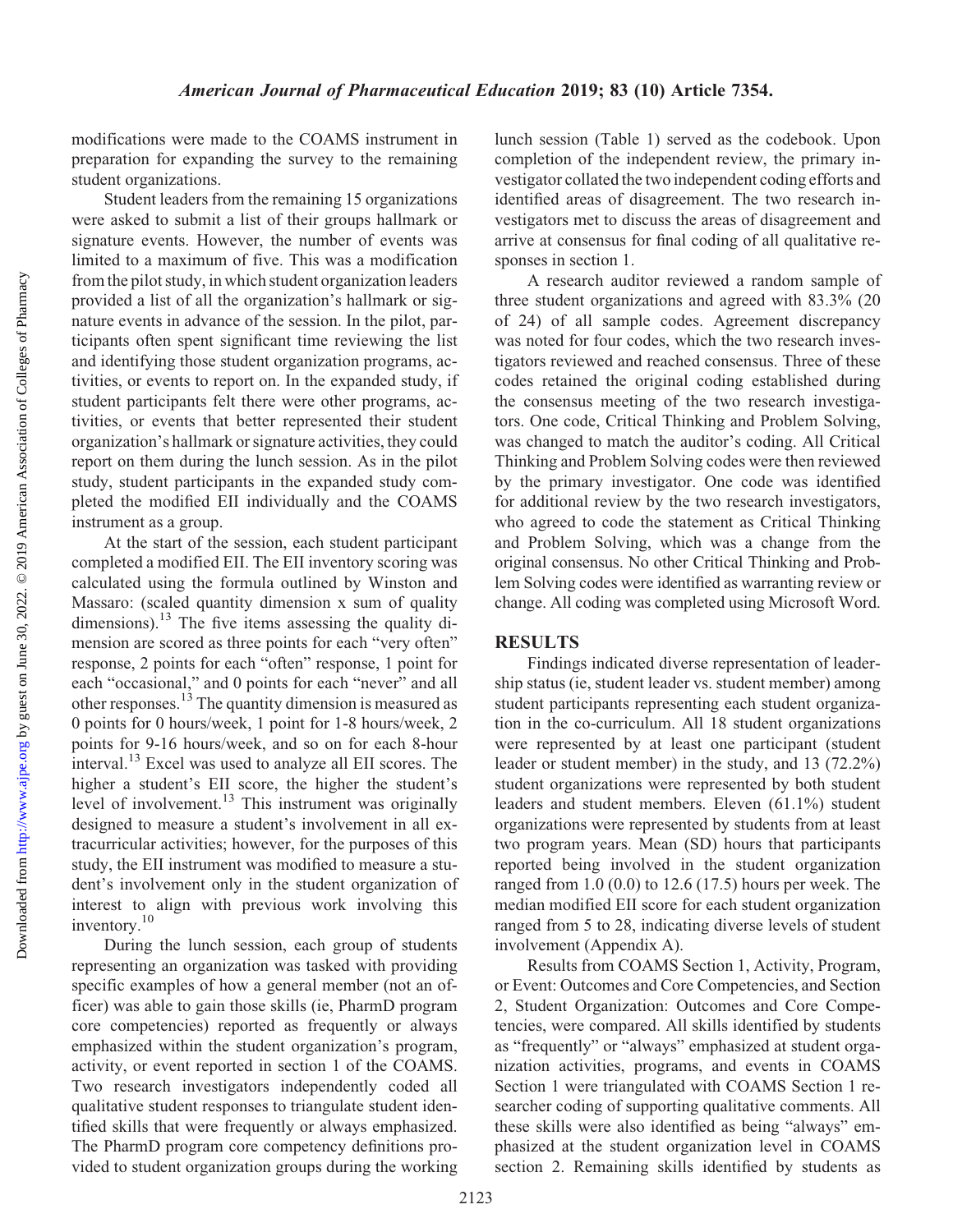"frequently" or "always" emphasized in section 1 that triangulated with qualitative coding by the research team were identified in multiple hallmark events submitted by the student organization. These findings were used to map skill development opportunities (ie, core competencies) to each student organization (Figure 1).

All of the school's nine core competencies were identified as skill development opportunities available through student organization involvement within the cocurriculum (Figure 1). Communication was the most common skill, identified in 94.4% ( $n=17$ ) of student organizations. Other common skills included professionalism and ethical behavior, collaboration and influence, and in-depth knowledge and proficient skills, which were identified in 83.3% (n=15), 77.8% (n=14), and 72.2%  $(n=13)$  of student organizations respectively. Accessing and analyzing information was the least common skill, identified in  $27.8\%$  (n=5) of student organizations. Adaptability, initiative, and curiosity, and inquisitiveness were each identified in  $38.9\%$  (n=7) of student organizations, while critical thinking and problem solving was identified in  $44.4\%$  (n=8) of student organizations (Figure 1).

Findings from COAMS Section 2, Student Organization: Outcomes and Core Competencies, were used to develop a co-curriculum heat map of the skill development opportunities available through student organization involvement (Figure 2). This heat map illustrates the degree to which students reported these skills (ie, curricular outcomes) were emphasized through student organization involvement within the co-curriculum. Communication was reported as always emphasized by 83.3%  $(n=15)$  of student organizations; professionalism and ethical behavior were reported as always emphasized by  $66.7\%$  (n=12) of student organizations; and accessing and analyzing information was reported as

sometimes or rarely emphasized by  $61.1\%$  (n=11) of student organizations.

### DISCUSSION

While previous work investigated skills gained through student leadership,  $14-18$  more information is needed regarding skill development opportunities available for all students through cocurricular involvement. Further, a literature gap remains in terms of processes and tools for programmatic assessment of the co-curriculum that can demonstrate how the co-curriculum complements the curriculum. This study is one of the first to describe a process and tools for assessing the cocurriculum in the context of curriculum outcomes. Further, this study is also one of the first to evaluate the skill development opportunities available for all pharmacy students through student organization involvement in the co-curriculum. The described co-curriculum assessment process (Table 2), modified EII tool, and COAMS instrument can easily be translated to other schools and colleges of pharmacy to assess their unique co-curriculum in the context of their unique curricular outcomes, and demonstrate how their co-curriculum complements their curriculum to comply with the co-curriculum expectations as outlined in ACPE Standards 2016.

Building on our previous efforts, $^{10}$  this study outlines a more efficient process for evaluating student organization involvement in the co-curriculum in the context of curricular outcomes. More specifically, this mixed methods approach outlines a less resourceintensive process through the use of a survey instrument rather than focus groups and interviews. In our previous pilot effort, three 1-hour focus groups/interviews were held for each student organization.<sup>10</sup> Recognizing the significant time required to conduct three hours of focus groups and interviews for each student organizations



Figure 1. Skill Development Opportunities Mapped to UNC Eshelman School of Pharmacy Student Organizations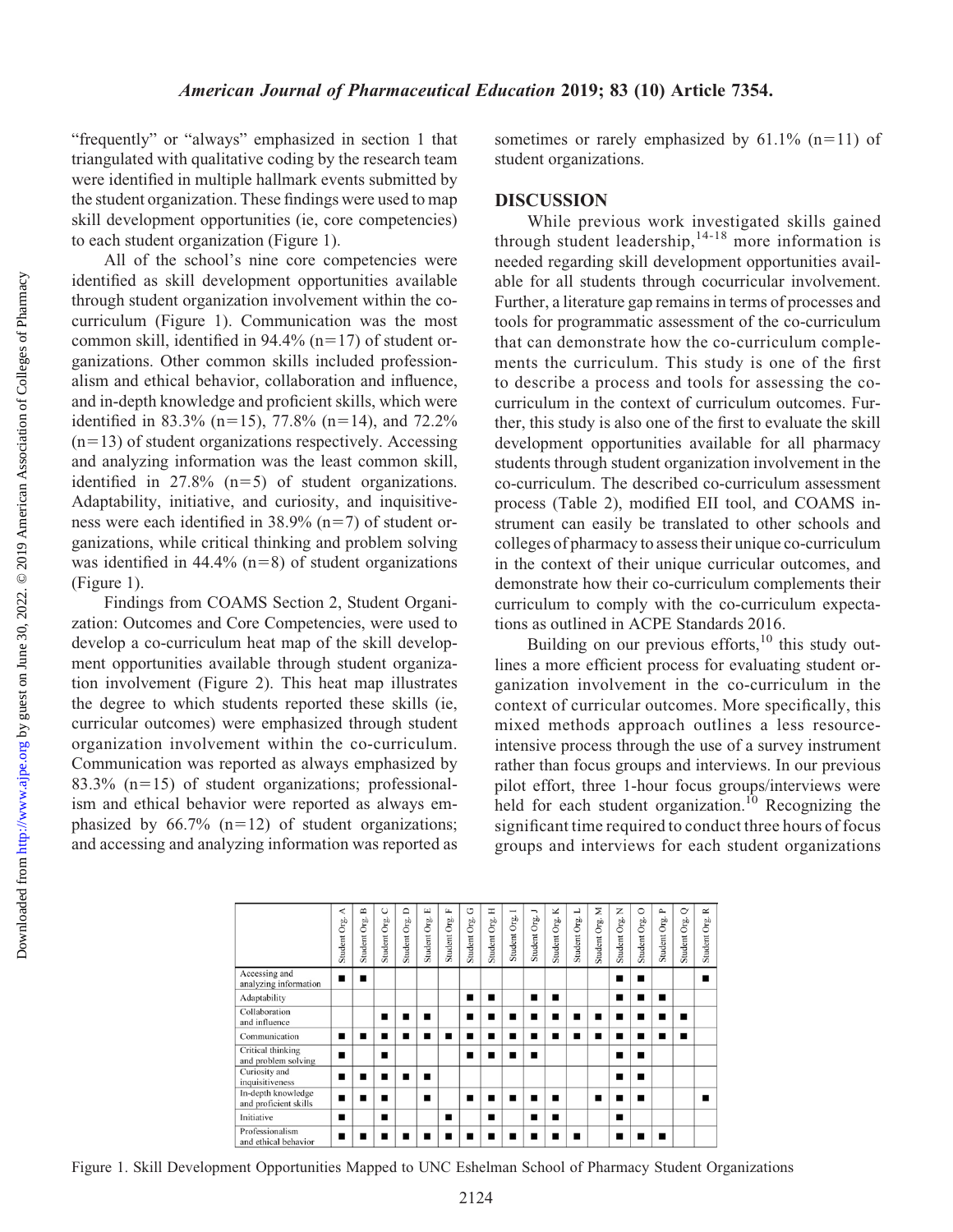|                                             | ≺<br>Org.<br>Student | $\mathbf{\underline{\square}}$<br>Org.<br>Student | ◡<br>Org.<br>Student | ≏<br>Org.<br>Student | $\begin{array}{c} \square \end{array}$<br>Org.<br>Student | L.<br>Org.<br>Student | O<br>Org.<br>Student <sup>6</sup> | Η<br>Org.<br>Student | −<br>Student Org. | ∽<br>Student Org. | K<br>Org.<br>Student | ⊐<br>Org.<br>Student | ⋝<br>Org.<br>Student | z<br>Org.<br>Student | 0<br>Org.<br>Student | $\sim$<br>Org.<br>Student | $\circ$<br>Org.<br>Student | ≃<br>Org.<br>Student |
|---------------------------------------------|----------------------|---------------------------------------------------|----------------------|----------------------|-----------------------------------------------------------|-----------------------|-----------------------------------|----------------------|-------------------|-------------------|----------------------|----------------------|----------------------|----------------------|----------------------|---------------------------|----------------------------|----------------------|
| Accessing and<br>analyzing<br>information   |                      |                                                   | $\alpha$             | $\overline{2}$       | 2                                                         |                       | Q                                 |                      | ä                 | $\overline{2}$    |                      |                      |                      |                      |                      |                           |                            |                      |
| Adaptability                                | $\overline{2}$       |                                                   |                      | 2                    |                                                           |                       |                                   |                      |                   |                   |                      |                      |                      |                      |                      |                           | 2                          |                      |
| Collaboration<br>and influence              |                      |                                                   |                      | ⊿                    |                                                           |                       |                                   |                      |                   |                   |                      |                      |                      |                      |                      |                           |                            |                      |
| Communication                               |                      |                                                   |                      |                      |                                                           |                       |                                   |                      |                   |                   |                      |                      |                      |                      |                      |                           |                            |                      |
| Critical thinking and<br>problem solving    |                      |                                                   |                      |                      |                                                           |                       |                                   |                      | э                 | 2                 |                      |                      |                      |                      |                      |                           |                            |                      |
| Curiosity and<br>inquisitiveness            |                      |                                                   |                      |                      |                                                           | 2                     |                                   |                      | 2                 |                   |                      | Ŷ.                   |                      |                      |                      |                           |                            |                      |
| In-depth knowledge<br>and proficient skills | $\overline{4}$       |                                                   |                      |                      |                                                           |                       |                                   | 2                    |                   |                   |                      |                      |                      |                      |                      | $\overline{2}$            |                            |                      |
| Initiative                                  | 4                    |                                                   |                      |                      |                                                           |                       |                                   |                      |                   |                   |                      |                      |                      |                      |                      |                           |                            |                      |
| Professionalism<br>and ethical behavior     | 4                    |                                                   |                      |                      |                                                           |                       |                                   |                      |                   |                   |                      |                      |                      |                      |                      |                           |                            |                      |

Figure 2. Heat Map<sup>+</sup> of Skills Emphasized Through Student Organization Involvement in the Co-Curriculum of the UNC Eshelman School of Pharmacy

 $+$ The heat map above is coded as Black Solid (Always – 4), Dark Grey Diagonal (Frequently – 3), Light Grey Dots (Sometimes – 2), and White Solid (Rarely – 1). Black solid indicates those skills students identified as always emphasized within the student organization, while white solid indicates those skills students identified as rarely emphasized within the student organization.

and the resources required to analyze the resulting qualitative transcripts, a more efficient process was needed as we expanded our study from three organizations to 18. Using a mixed methods survey instrument improved efficiencies as it required only one hour of data collection and reduced the time required for data analysis. Additionally, multiple student organizations could participate in the same working session, which reduced the contact hours required.

This study approach also enhanced the quality of data collected through the use of student members and student leaders rather than faculty advisors; identification of student organization hallmark programs, activities, and events in advance of the study session; and qualitative coding of open-ended comments by the research team to

identify supporting statements of student perceptions. By evaluating cocurricular activities in the context of curricular outcomes, a more comprehensive understanding of how the co-curriculum complements and augments the curriculum can be understood. Our findings suggest that this co-curriculum assessment process was effective at illustrating how the co-curriculum complements the curriculum, as evidenced by the mapping of student organizations to curricular outcomes (ie, core competencies). The process outlined here can easily be applied to co-curricula at other schools of pharmacy to assess their unique co-curriculum and demonstrate how it complements their program's curriculum and curricular outcomes of interest (eg, accreditation standards, program outcomes) (Table 2).

```
Table 2. Twelve Best Practices for Implementing a Process for Assessing and Mapping the Co-Curriculum in a School of Pharmacy
```

| Determine curricular outcome(s) of interest (eg, program outcomes, accreditation standards)                                                                    |
|----------------------------------------------------------------------------------------------------------------------------------------------------------------|
| Select cocurricular activities to assess (eg, student organization activities, community outreach, service learning)                                           |
| Identify co-curriculum assessment tool(s) (eg, COAMS instrument, EII tool)                                                                                     |
| Determine available resources (eg, time, personnel, technology) to facilitate programmatic assessment of the co-curriculum                                     |
| Establish implementation plan (eg, faculty/staff support, student participants, timeline, instruments)                                                         |
| Recruit appropriate representation of students for participation in a 60-90 minute working session                                                             |
| Acquire a list of cocurricular activities prior to working session                                                                                             |
| Educate student participants on assessment tool(s), curricular outcome(s) of interest, and focus of session                                                    |
| Collect and analyze co-curriculum assessment data (eg, quantitative analysis, qualitative coding, data triangulation)                                          |
| Establish dissemination plan to identified stakeholders (eg, students, faculty, curriculum and assessment leadership)                                          |
| Summarize findings in desired output (eg, co-curriculum map, co-curriculum heat map) and share with key stakeholders                                           |
| Determine frequency (eg, annually, cyclically) of co-curriculum assessment needed to facilitate programmatic assessment and<br>continuous quality improvement. |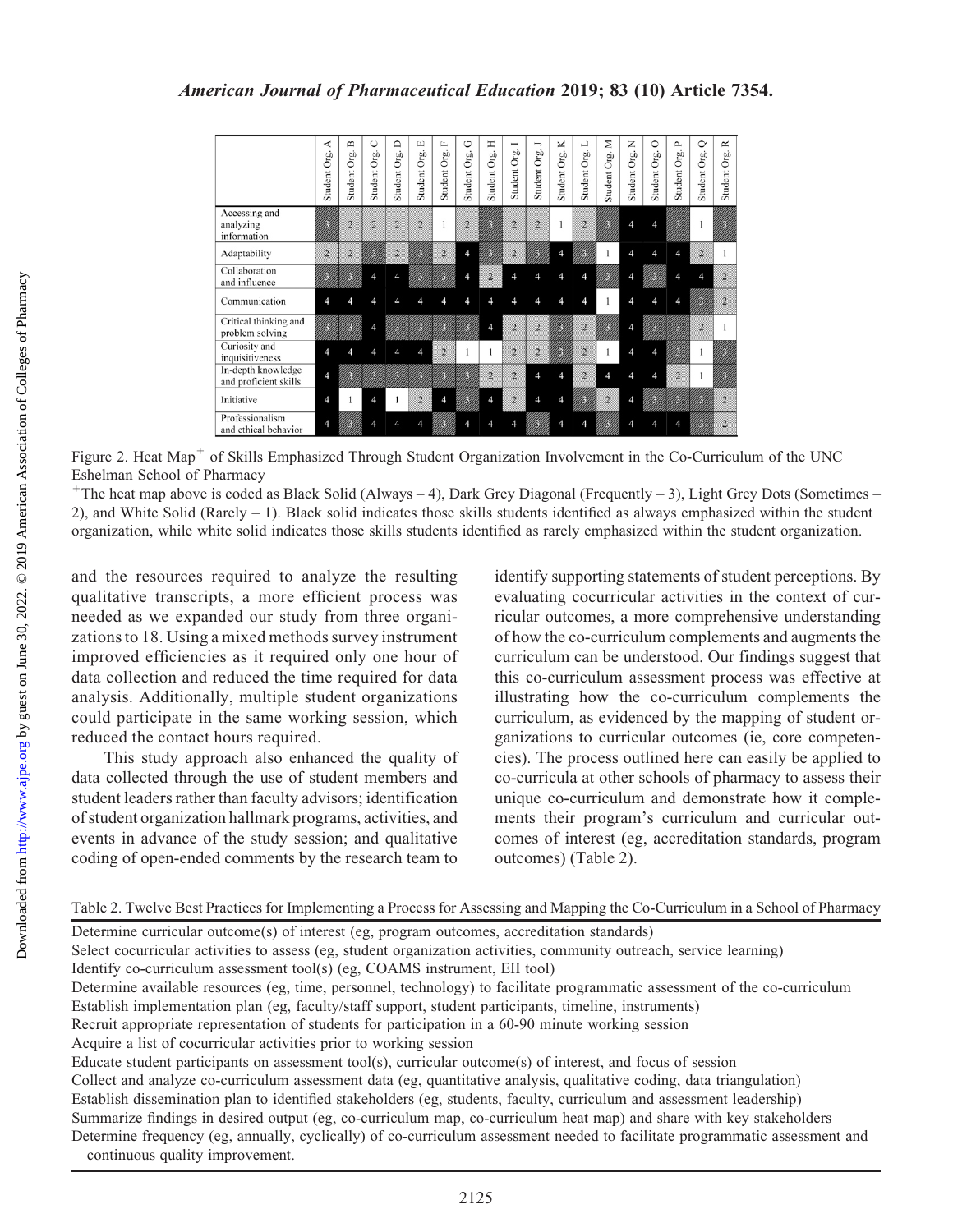Our mixed methods approach also provided opportunities for data triangulation.<sup>12</sup> By reviewing students' specific examples of how they developed skills through involvement in their student organization's programs, activities, and events, the research team was able to reduce the biases and limitations inherent in student selfreport. Qualitative coding by the research team allowed for data source triangulation and thus reduced the biases of student self-reported benefits. Additionally, it allowed for identification of skills not selected by the student group as always or frequently emphasized within the student organization. For example, student organizations I and J both indicated that critical thinking and problem solving were sometimes emphasized for all students within the student organization (Figure 2). However, researcher review and coding of the qualitative comments identified critical thinking and problem-solving as consistently emphasized for all students through multiple hallmark events described. Thus, critical thinking and problem solving skills were mapped to student organizations I and J (Figure 1). Notably, this qualitative review focused specifically on whether or not the skill development opportunity existed, not the extent to which the skill was emphasized within the student organization. This objective evaluation allowed the research team to validate student responses and summarize these findings in the form of a co-curriculum map (Figure 1), as demonstrated in this example with critical thinking and problem solving for student organizations I and J.

A comprehensive picture of skill development opportunities that exist in both the curriculum and cocurriculum can provide valuable information for multiple stakeholders.<sup>10</sup> The co-curriculum assessment process described facilitated development of a co-curriculum map that provided a visual summary of the skill development opportunities available through student organization involvement in the co-curriculum (Figure 1). By evaluating these skill development opportunities in the context of curricular outcomes, a more comprehensive understanding of how the co-curriculum complements the curriculum can be understood. Expanding this co-curriculum map to include curriculum components (ie, course, course activities, assessments) could provide a holistic understanding of the full student learning experience across both the curriculum and co-curriculum.

While a co-curriculum map can identify if and where curricular outcomes are addressed in the cocurriculum, production of a co-curriculum heat map can quickly summarize what skills are emphasized and to what degree (Figure 2). This more detailed information may be valuable for students, faculty members, student affairs professionals, and curriculum and assessment

administrators. The variety and volume of cocurricular activities available can at times be overwhelming for students, specifically first-year students new to the pharmacy program.<sup>19</sup> Encouraging students to be reflective, a co-curriculum heat map can assist them with identifying opportunities in which they can further develop skills of interest, encouraging them to take ownership of their learning experience and exercise self-awareness skills. In the spirit of promoting collaboration rather than competition, consideration should be given to disseminating a modified co-curriculum heat map that summarizes the top three to five skills emphasized within each student organization in the cocurriculum. The heat map can also equip faculty members and student affairs professionals with information to guide students who need additional exposure and/or practice in specific skill development areas to cocurricular activities that emphasize these skills. For curriculum and assessment leadership, a co-curriculum heat map can provide a more comprehensive picture of cocurricular activities (eg, service learning, student organizations, leadership development, and community outreach) in which students can develop and practice key skills of interest.

Use of a mixed methods approach provided opportunities to gather insight into students' cocurricular involvement as well as programmatic assessment of the co-curriculum. Modified EII data findings show that the intensity with which students are involved in student organizations within the co-curriculum varies. This is expected given the varying foci, initiatives, and priorities of the different student organizations. Capturing this information can provide valuable information to students and faculty members as they identify optimal cocurricular activities to enhance student learning and skill development. For example, students who have other commitments and factors to consider (eg, family, part-time or full-time work, lengthy commutes) may have limited time available to commit to cocurricular activities. $<sup>2</sup>$  The</sup> EII data can be utilized in conjunction with co-curriculum maps and/or heat maps to identify cocurricular activities that do not typically require extensive time but could still meet a student's needs. For example, participants in student organization D reported being involved with the organization for a mean (SD) of 1.0(0.0) hour/week compared to participants in student organization R who reported being involved in their organization for a mean of 3.0(1.7) hours/week. The co-curriculum map (Figure 1) associates five skills with participation in student organization D compared to only two skills associated with participation in student organization R. The co-curriculum heat map (Figure 2) identifies six skills as always or frequently emphasized in organization D compared to only three skills emphasized in organization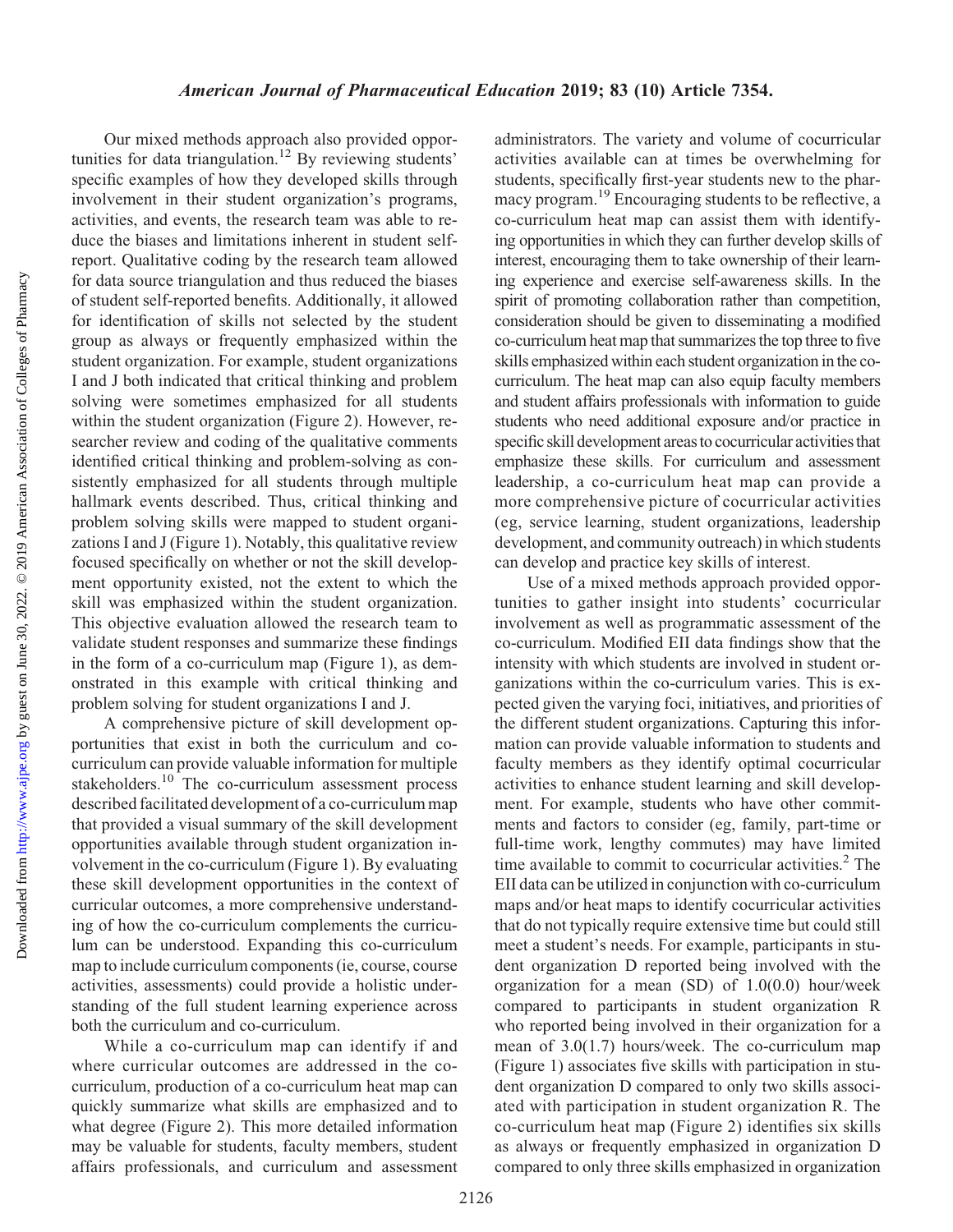Downloaded from

R. Thus, a student who is interested in both student organizations but has limited time to devote to them might prefer to engage with student organization D. Supplementing EII information with the co-curriculum map and/ or heat map can aid students and faculty members in identifying valuable cocurricular opportunities that accommodate students' available time and meets their skill development needs and interests.

Although this study describes a process and introduces a tool for mapping skills developed through cocurricular involvement in pharmacy student organizations in the context of curricular outcomes, its implementation is limited to a single institution. While the co-curriculum assessment data findings are specific to our institution, the process and tools described can be easily translated to the programmatic assessment efforts of other schools' and colleges' of pharmacy cocurricula to demonstrate how their unique co-curriculum complements the curriculum (Table 2). Implementation challenges encountered that should be considered in future efforts included multiple scheduling conflicts with various student organization events and academic calendars (eg, examinations, differing class schedules) resulted in recruitment challenges. Participation by a minimum of one student leader and two general members was requested of each student organization; however, all student organization members who wished to participate were permitted to do so. While the majority of student organizations were represented by both student leaders and general members, future efforts should continue to strive for representation from both student leaders and general members to best represent the student organization and the skill development opportunities available. While participant selfselection is a noted limitation to study methodologies that solicit volunteers, the modified EII scores found in this study ranged for most organizations. This finding suggests that study participants had varying levels of involvement within the student organization and thus did not only represent students highly involved in the organization.

Using the formula provided by Winston and Massaro in the original EII, a student's total score is calculated by the product of (scaled quantity dimension) x (sum of quality dimensions.13 Because the EII was modified to only measure a student's involvement in the organization of interest, the majority of participants  $(n=49, 92.5%)$  scored 1 point (ie, 1-8 hours/week) on the quantity dimension, thus reducing the instrument's ability to differentiate students' quantitative involvement in student organizations. While this was a noted limitation in our previous efforts, $10$  the original calculation was retained for consistency among cocurricular assessment efforts. While limitations exist in self-reporting one's time use with or without time-logging

tools,20 an opportunity exists to consider using the EII to evaluate the intensity of pharmacy student involvement in the co-curriculum as a whole (ie, across all student organizations and cocurricular activities).

While student participation in the one-hour lunch session improved efficiencies and reduced resources compared to the  $2016$  focus groups and interviews, <sup>10</sup> the brief time limited students' ability to effectively complete the COAMS survey instrument. Specifically, most student groups had to rush through Section 3, Student Organization: ACPE Content Areas, and several groups were unable to provide qualitative responses to support and explain their content area selections. Consequently, ACPE content area data were excluded from analysis because of the reduced data reliability resulting from the low response rate. Future efforts may consider extending the lunch session to allow additional time for students to complete the study instrument.

The process and tools described in this paper can facilitate pharmacy schools' programmatic assessment of the co-curriculum, evaluate alignment between the curriculum and co-curriculum, and demonstrate how the cocurriculum complements the curriculum. Recognizing that curricula and co-curricula are unique to each school, this study outlines a process that pharmacy programs can translate and apply to their own institution for assessment and mapping of the co-curriculum (Table 2). More specifically, we suggest determining the curricular outcome(s) of interest that would best position the institution to demonstrate how the co-curriculum complements and augments the curriculum. These outcomes may include program outcomes, accreditation standards, or other constructs of interest. Identifying cocurricular activities (eg, service learning, student organizations, community outreach) and selecting co-curriculum assessment tool(s) or instrument(s) are important next steps.

In our efforts, a mixed methods approach using the modified EII tool and the COAMS instrument was effective at assessing skills gained through student involvement in the co-curriculum in the context of curricular outcomes. It is important for schools to determine available resources to facilitate programmatic assessment of the co-curriculum, including time and personnel. Transitioning from our focus group pilot approach<sup>10</sup> to this mixed methods approach reduced our resource needs for data collection and analysis and improved efficiencies. When evaluating available resources, it is also important to establish an implementation plan, including needed faculty and staff support, student participation, timelines, and tools/instruments. If engaging students, we suggest recruiting appropriate student representation (eg, student leaders, student members, students from various class years) for participation in a 60- to 90-minute working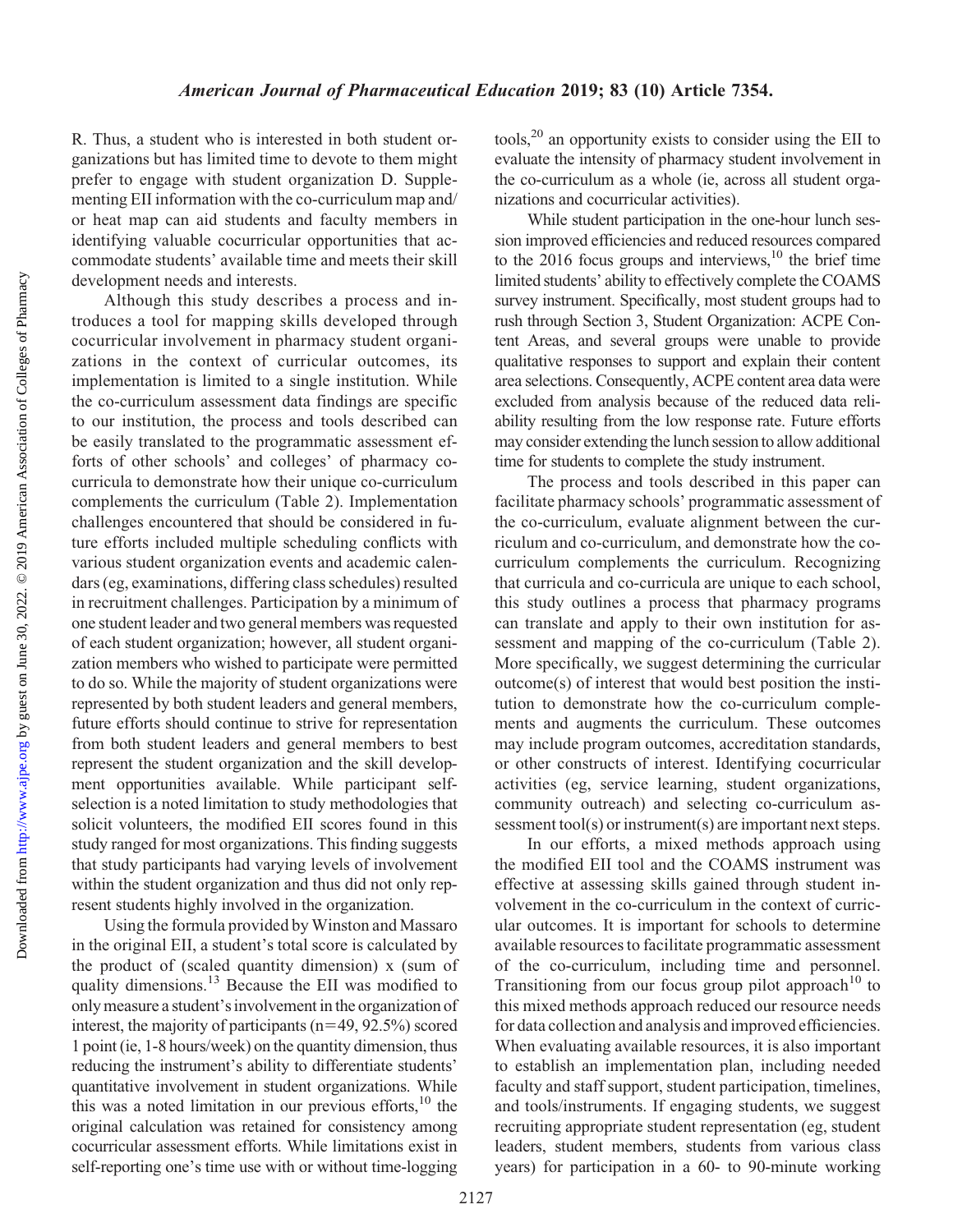Downloaded from http://www.ajpe.org by guest on June 30, 2022. © 2019 American Association of Colleges of Pharmacy by guest on June 30, 2022. © 2019 American Association of Colleges of Pharmacy <http://www.ajpe.org> Downloaded from

session, giving consideration to the ability of students to determine if they have acquired or had the opportunity to acquire skills within a particular organization (and, if not, what other types of data or participants might be needed to help with the assessment). Acquiring a list of cocurricular activities prior to the session can improve efficiencies to ensure sufficient time is available to: provide an overview of the session; educate participants on the assessment tool(s), curricular outcome(s) of interest, and focus of the session; and provide adequate time for students to complete the instrument(s). Available resources should be considered when determining data collection and analysis methods (eg, quantitative analysis, qualitative coding, data triangulation) and establishing a dissemination plan. Finally, we suggest summarizing findings in a desired output (eg, co-curriculum map, co-curriculum heat map) for each identified stakeholder (eg, students, faculty, curriculum and assessment leadership) and determining the frequency in which co-curriculum assessment is needed to inform data-driven, continuous quality improvement (Table 2 ). While UNC completed this co-curriculum assessment for all student organizations in the co-curriculum, we are currently determining our sustainability plan, including frequency in which each organization in the co-curriculum will be re-evaluated (eg, every 3 years).

#### **CONCLUSION**

This study is one of the first to describe a process for identifying and mapping skills students have the opportunity to gain through student organization involvement in the co-curriculum. This process facilitates programmatic assessment of the co-curriculum and is effective at demonstrating how the co-curriculum complements the co-curriculum by mapping to curricular outcomes. Recognizing that schools and colleges of pharmacy across the country have varying curricular and cocurricular experiences unique to their own institution, identification of successful processes for assessing the co-curriculum are needed to better understand this student learning experience.<sup>9</sup> The process outlined here (Table 2) can be applied to a variety of programs and adapted to measure institution specific experiences as well as various constructs of interest (eg, accreditation standards, program outcomes). Cocurricular mapping, including co-curriculum heat maps, can provide valuable information on student skill development opportunities to multiple stakeholders.

#### REFERENCES

1. Ramia E, Salameh P, Btaiche IF, Saad AH. Mapping and assessment of personal and professional development skills in a pharmacy curriculum. BMC Med Educ. 2016;16(1):19.

2. Bodey KJ. Join the club: perceived benefits of participating in professional student organizations. IAHPERD Journal 2008;37(2):8-11.

3. Cox ER, Krueger KP, Murphy JE. Pharmacy student involvement in student organizations. J Pharm Teach. 1998;6(3):9-18. 4. Patel UJ, Mediwala KN, Smith KM, Taylor S, Romanelli F. Carpe diem! Seizing the rise of co-curricular experiences. Am J Pharm Educ. 2017;81(8):Article 6702.

5. Scott MA, McLaughlin J, Shepherd G, Williams C, Zeeman J, Joyner P. Professional organizations for pharmacy students on satellite campuses. Am J Pharm Educ. 2016;80(5):Article 78. 6. Accreditation Council for Pharmacy Education (ACPE). Accreditation standards and key elements for the professional program in pharmacy leading to the Doctor of Pharmacy degree: Standards 2016. [https://www.acpe-accredit.org/pdf/](https://www.acpe-accredit.org/pdf/Standards2016FINAL.pdf) [Standards2016FINAL.pdf.](https://www.acpe-accredit.org/pdf/Standards2016FINAL.pdf) Accessed December 16, 2019. 7. Hoffman J, Chung E, Hess K, Law AV, Samson B, Scott JD. Overview of a co-curricular professional development program in a college of pharmacy. Curr Pharm Teach Learn. 2017;9(3):298-404. 8. Vos SS, Sabus A, Seyfer J, Umlah L, Gross-Advani C, Thompson-Oster J. Using continuing professional development to create meaningful co-curricular learning opportunities for all student pharmacists. Am J Pharm Educ. 2018;82(4):Article 6270. 9. Maerten-Rivera JL, Chen AM, Augustine JM, et al. An examination of the implementation of co-curriculum programs in US schools and colleges of pharmacy. Am J Pharm Educ.

2018;82(5):Article 7158.

10. Zeeman JM, Bush AA, Cox WC, Buhlinger K, McLaughlin JE. Identifying and mapping skill development opportunities through pharmacy student organization involvement. Am J Pharm Educ. 2019;83(4): Article 6950.

11. Astin AW. Student involvement: a developmental theory for higher education. J Coll Stud Dev. 1999;40(5):518-529.

12. McLaughlin JE, Bush AA, Zeeman JM. Mixed methods: Expanding research methodologies in pharmacy education. Curr Pharm Teach Learn. 2016;8(5):715-721.

13. Winston RB, Massaro AV. Extracurricular Involvement Inventory: an instrument for assessing intensity of student involvement. J Coll Stud Personnel. 1987;28:169-175. 14. Phillips JA, McLaughlin MM, Gettig JP, Fajiculay JR, Advincula MR. An analysis of motivation factors for students' pursuit of leadership positions. Am J Pharm Educ. 2015;79(1):Article 8. 15. Bradford D, Watmore P, Hammer D, Warholak TL. The relationship between self-reported professionalism and student involvement in pharmacy organizations at one college of pharmacy: an exploratory analysis. Curr Pharm Teach Learn. 2011;3:283-289. 16. Chesnut R, Tran-Johnson J. Impact of a student leadership development program. Am J Pharm Educ. 2013;77(10): Article 225. 17. Ho MJ, Chan E, Fan-Havard P, Thompson C, Hess JM. The effects of leadership involvement and part-time employment on pharmacy student academic performance. Pharm Educ. 2014;14(1):57-63. 18. Tucci M, Ton K, Chia K, DiVall M. Curricular and co-curricular coverage of leadership competencies and the influence of extracurricular engagement on leadership development. Am J Pharm Educ. 2019;83(2):Article 6535.

19. Zeeman JM, Wingo BL, Cox WC. Design and evaluation of a two-phase learner-centered new student orientation program. Curr Pharm Teach Learn. 2018;10(4):486-492.

20. Zeeman JM, Kang I, Angelo TA. Assessing student academic time use: assumptions, predictions and realities. Med Educ. 2019;53:285-295.